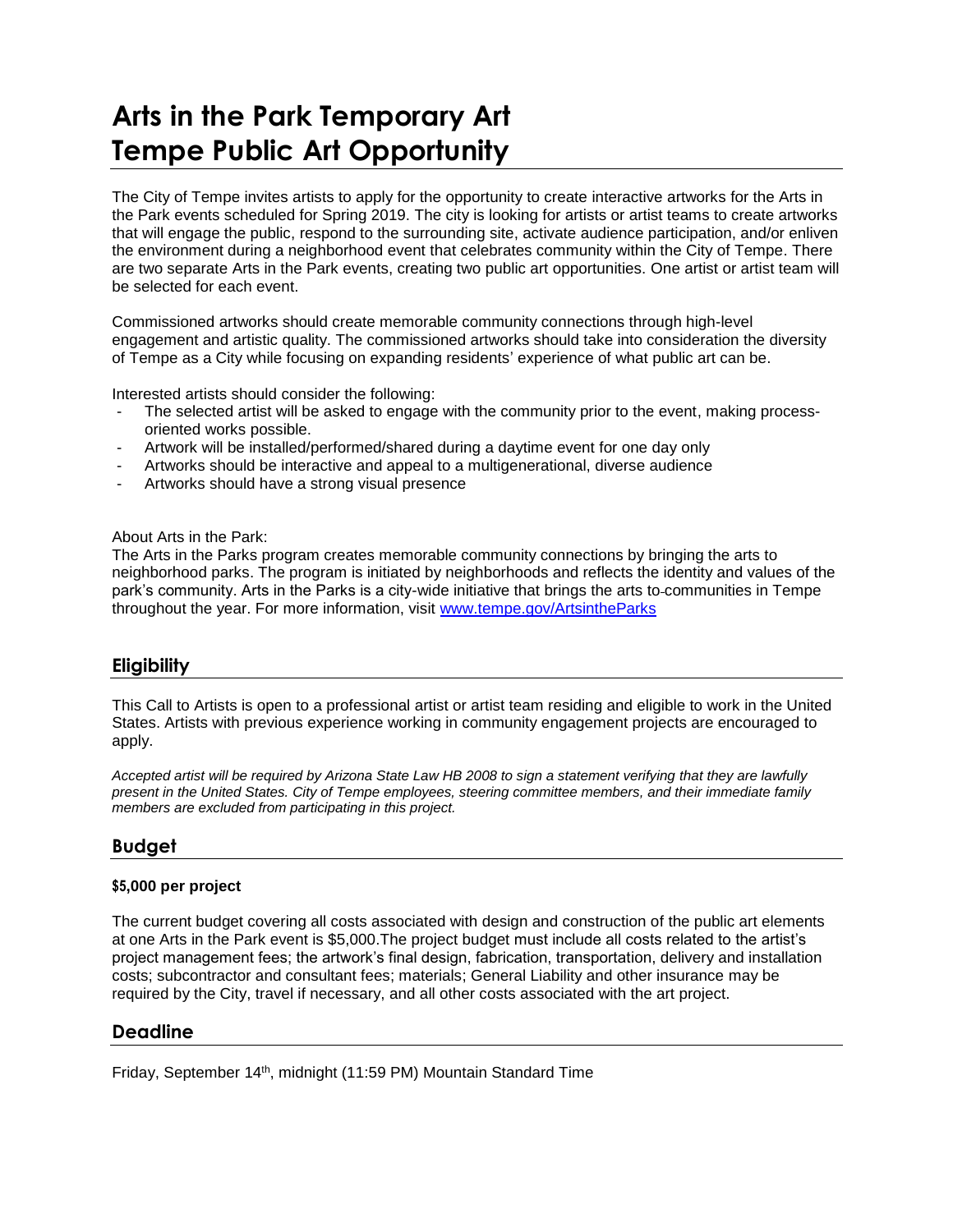### **Program Timeline**

| Aug 31    | Coffee Chat for interested applicants                               |
|-----------|---------------------------------------------------------------------|
| Sep 14    | Deadline to submit application                                      |
| Late-Sep  | Selection panel meets - Finalists selected and interviewed          |
| Early Oct | 2 Artists commissioned and contracted to begin work                 |
| Oct-Feb   | Artists to work with the city and meet with community in the design |
|           | and possible engagement of the artwork leading up to the event      |
| Feb 9     | Event 1 1-5pm install/implementation                                |
| Mar 23    | Event 2 1-5pm install/implementation                                |

## **Pre-Submittal Session**

Bring your draft submittal materials and/or project questions for an optional, informal one-to-one session. Please arrive anytime between the two-hour block of time. If you have questions about the project, but are unable to attend a pre-submittal session, contact Rebecca Blume Rothman [rebecca\\_rothman@tempe.gov](mailto:rebecca_rothman@tempe.gov) 480-350-2827

o August 31 from 9-11 a.m. at Press Coffee Roasters, 601 W. Rio Salado Pkwy, Tempe 85281

## **How to Apply**

The entire submission must be completed on Submittable at [www.tempepublicart.submittable.com](http://www.tempepublicart.submittable.com/) . All requirements listed below must be met or the application will be removed from consideration.

- o **Letter of interest:** (Maximum 1 page) Describe why you are interested in this project and explain your approach to working with projects of this type. If you are applying as a team, the letter should clearly describe the contribution of each collaborator.
- o **Resume:** (Maximum 2 pages) outline your recent experience and accomplishments as an artist as it relates to public art, community engagement, and site-specific art practice. If applying as a team, each member may submit a one-page resume.
- o **Digital Images:** Up to 6 digital images of previously created artwork in jpeg format. Artists may use up to 2 images to depict concepts or ideas for Arts in the Park in addition to the 4 examples of completed artwork.
- o **Image List:** (Maximum 2 pages) A separate document listing information about the 6 digital images. For each image submitted list the title, date, size, location, and budget with a thumbnail of the image.

# **Artist Selection Process**

Applications will be pre-screened by City staff to ensure that the submissions meet the minimum qualifications as described in the eligibility section. An artist selection committee will review artists' submissions and select 4 finalists. The finalists will be interviewed by the selection panel prior to final selection. The steering committee is comprised of members from associated City of Tempe staff, community stakeholders, artists, and arts professionals. The selected Artist will work with Tempe Parks and Tempe Public Art throughout the project.

## **Information**

**Tempe Parks** Strategically placed throughout the city so most residents are within one half mile, Tempe parks serve as the community's backyard, providing residents and neighbors a venue to relax, learn and connect with one another and the environment. [www.tempe.gov/Parks](http://www.tempe.gov/Parks)

For more information regarding the Tempe Park Improvement Plan: [https://www.tempe.gov/city](https://www.tempe.gov/city-hall/community-services/parks/parks-capital-improvements-plan)[hall/community-services/parks/parks-capital-improvements-plan](https://www.tempe.gov/city-hall/community-services/parks/parks-capital-improvements-plan)